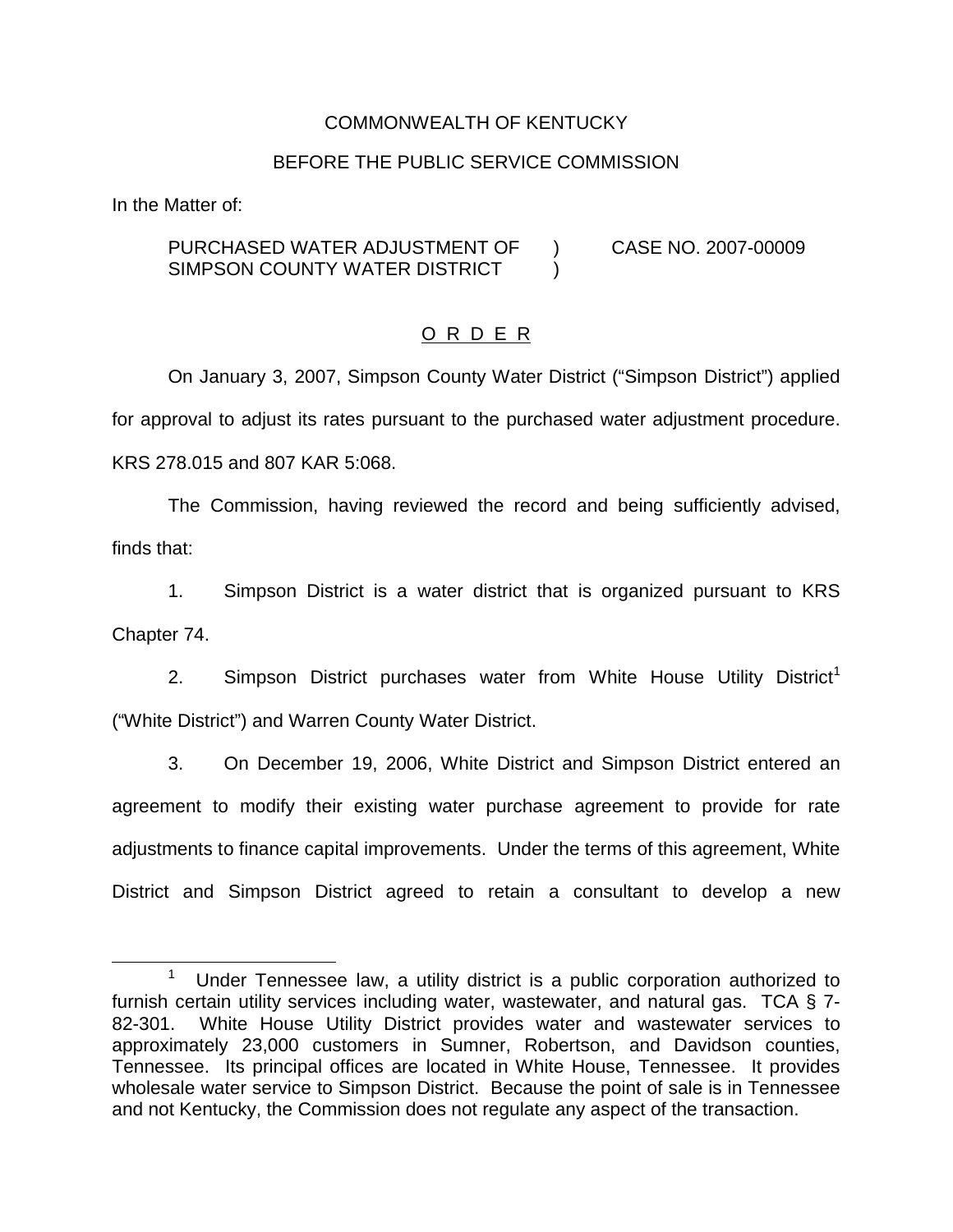methodology for water rates. They further agreed that, pending the negotiation and execution of a long-term agreement that incorporates this new rate-making methodology, White District's rate for water service to Simpson District will increase from \$1.18 per 1,000 gallons to \$1.86 per 1,000 gallons for a period of not less than 12 months. The effective date of this increase is 45 days from the agreement's execution or upon Commission approval of a purchased water adjustment, whichever occurs first.<sup>2</sup>

4. During the 12 months ending November 30, 2006, Simpson District purchased 381,379,900 gallons of water from White District and sold 332,094,345 gallons. The increase in the cost of purchased water is \$259,338, resulting in a purchased water adjustment of \$0.78 per 1,000 gallons.

5. The purchased water adjustment of \$0.78 per 1,000 gallons is fair, just, and reasonable and should be approved.

6. The rates set forth in Appendix A reflect a purchased water adjustment of \$0.78 per 1,000 gallons to Simpson District's current rates.

IT IS THEREFORE ORDERED that:

1. The purchased water adjustment of \$0.78 per 1,000 gallons and the rates in Appendix A are approved for service rendered on and after February 3, 2007.

As KRS 278.015 does not permit the Commission to adjust a water district's rates to reflect immediately an increase in a supplier's rates that has yet to occur, the Commission cannot approve any increase in Simpson District's rates prior to February 3, 2007.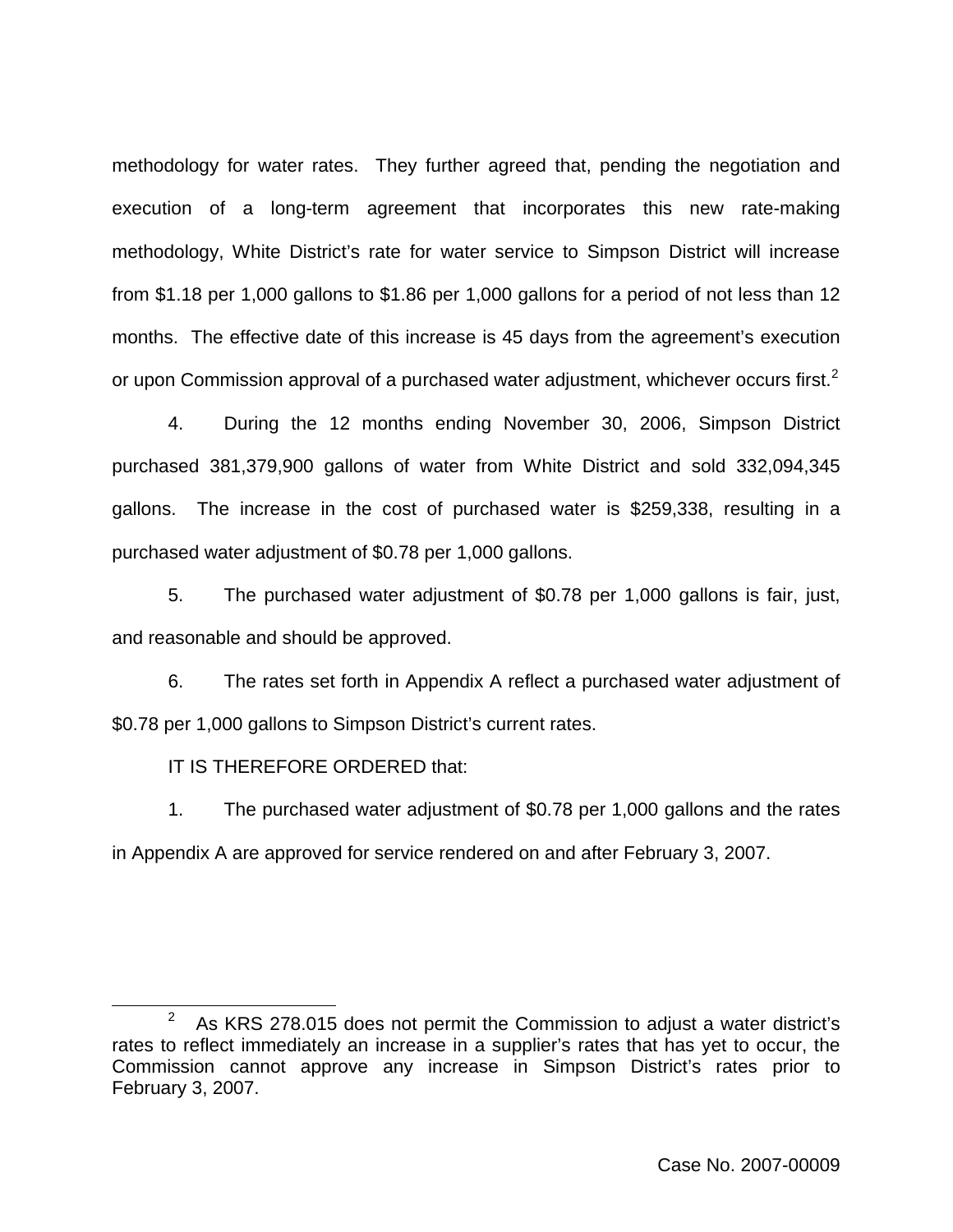2. Within 20 days of the date of this Order, Simpson District shall file with the Commission revised tariff sheets showing the rates approved herein with an effective date of February 3, 2007. $3$ 

Done at Frankfort, Kentucky, this 30<sup>th</sup> day of January, 2007.

By the Commission

ATTEST:

**Executive Director** 

 $3$  In its application for a purchased water adjustment, Simpson District also filed a tariff sheet reflecting its current rates for private fire protection service. See Case No. 2002-00042, An Investigation Into Simpson County Water District's Rate Schedules For Services With Private Fire Protection Facilities (Ky.PSC May 11, 2005). As these rates are neither related to nor affected by the proposed purchased water adjustment, the Commission has separated this sheet from Simpson District's application and will review it separately under the procedures set forth in KRS 278.180 and Administrative Regulation 807 KAR 5:011.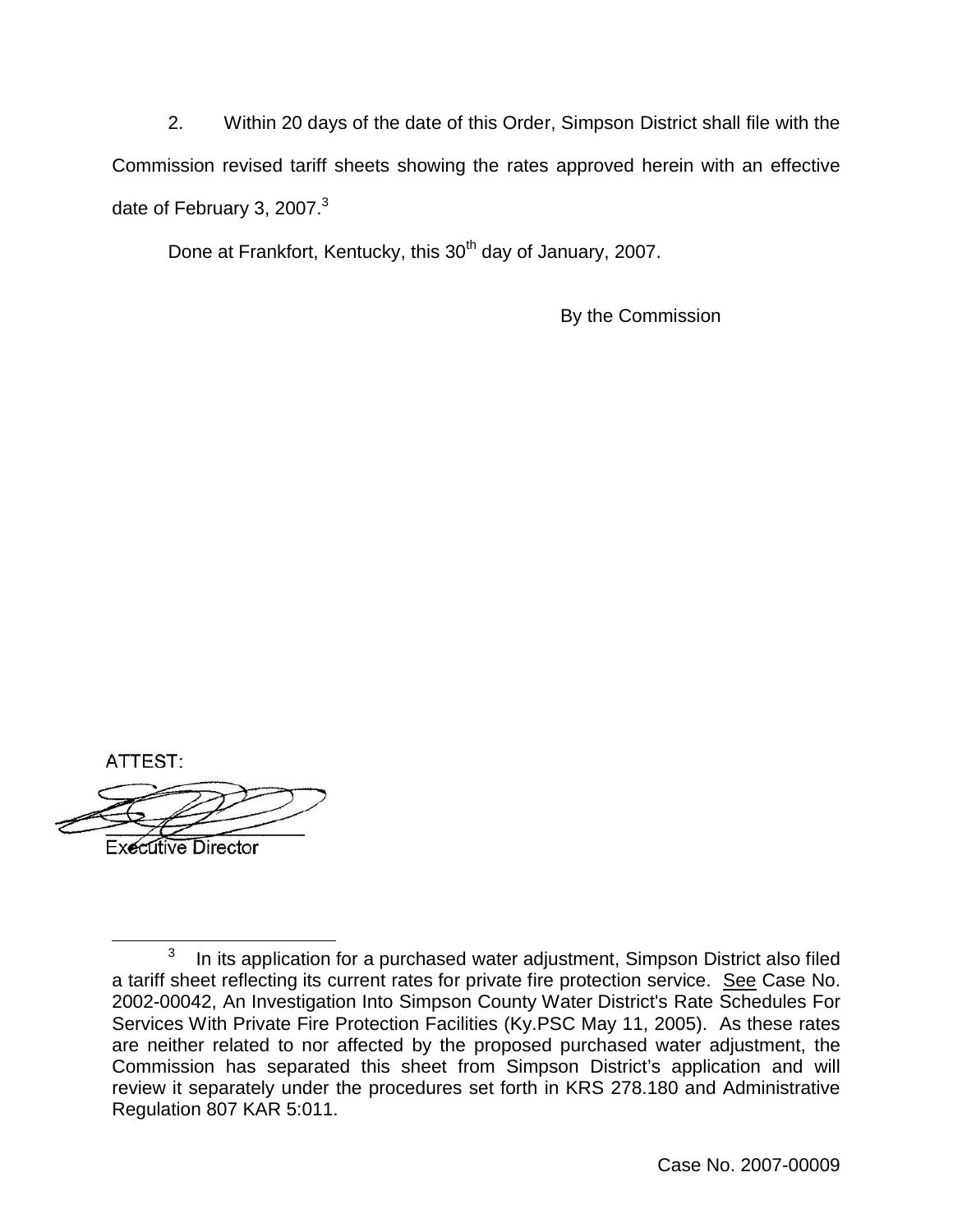## APPENDIX A

## APPENDIX TO AN ORDER OF THE KENTUCKY PUBLIC SERVICE COMMISSION IN CASE NO. 2007-00009 DATED January 30, 2007

The following rates and charges are prescribed for the customers in the area served by Simpson County Water District. All other rates and charges not specifically mentioned herein shall remain the same as those in effect under authority of the Commission prior to the effective date of this Order.

## **Monthly Water Rates**

|               | 5/8" x 3/4"Meter: |                        |
|---------------|-------------------|------------------------|
| First         | 2,000 gallons     | \$14.19 Minimum Bill   |
| <b>Next</b>   | 8,000 gallons     | 4.84 per 1,000 gallons |
| <b>Next</b>   | 190,000 gallons   | 4.23 per 1,000 gallons |
| <b>Next</b>   | 400,000 gallons   | 3.90 per 1,000 gallons |
| Over          | 600,000 gallons   | 2.62 per 1,000 gallons |
| 3/4" Meter:   |                   |                        |
| First         | 3,000 gallons     | \$19.54 Minimum Bill   |
| <b>Next</b>   | 7,000 gallons     | 4.84 per 1,000 gallons |
| <b>Next</b>   | 190,000 gallons   | 4.23 per 1,000 gallons |
| <b>Next</b>   | 400,000 gallons   | 3.90 per 1,000 gallons |
| Over          | 600,000 gallons   | 2.62 per 1,000 gallons |
| 1" Meter:     |                   |                        |
| First         | 5,000 gallons     | \$29.72 Minimum Bill   |
| <b>Next</b>   | 5,000 gallons     | 4.84 per 1,000 gallons |
| <b>Next</b>   | 190,000 gallons   | 4.23 per 1,000 gallons |
| <b>Next</b>   | 400,000 gallons   | 3.90 per 1,000 gallons |
| Over          | 600,000 gallons   | 2.62 per 1,000 gallons |
| 1 1/2" Meter: |                   |                        |
| First         | 10,000 gallons    | \$59.94 Minimum Bill   |
| <b>Next</b>   | 190,000 gallons   | 4.23 per 1,000 gallons |
| <b>Next</b>   | 400,000 gallons   | 3.90 per 1,000 gallons |
| Over          | 600,000 gallons   | 2.62 per 1,000 gallons |
| 2" Meter:     |                   |                        |
| First         | 16,000 gallons    | \$86.83 Minimum Bill   |
| <b>Next</b>   | 184,000 gallons   | 4.23 per 1,000 gallons |
| <b>Next</b>   | 400,000 gallons   | 3.90 per 1,000 gallons |
| Over          | 600,000 gallons   | 2.62 per 1,000 gallons |